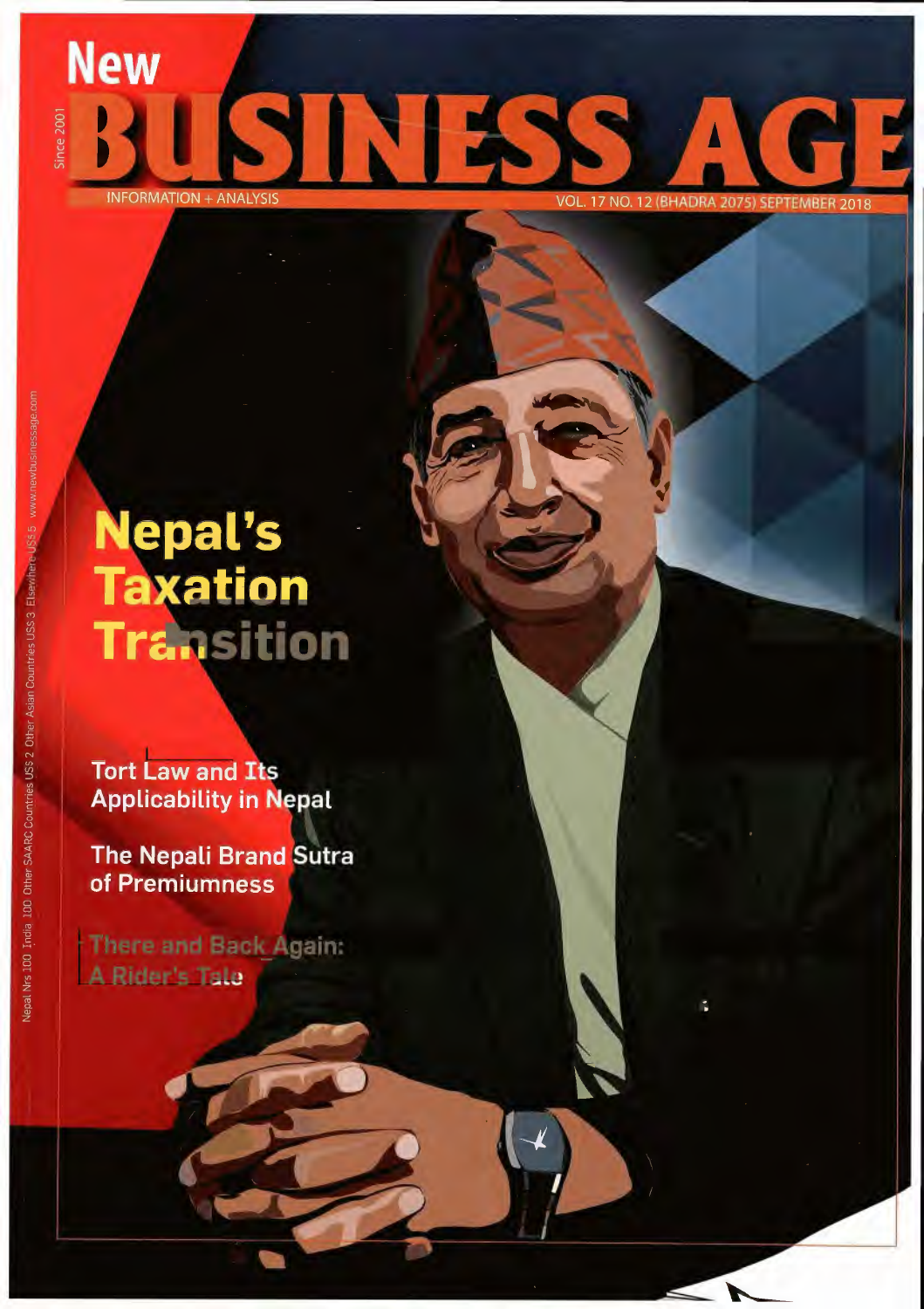### ECONOMY AND POLICY

# Tort LaW and Its Applicability in Nepal

Nepali courts may not interpret tort law in the same manner as it is interpreted and adopted by courts in common law jurisdictions.



BY DEVENDRA PRADHAN

In 2017, the Parliament<br>
of Nepal passed, and<br>
the President of Nepal<br>
authenticated, the Civil Code n 2017, the Parliament of Nepal passed, and the President of Nepal Act 2074 (2017) ("Civil Code"), with the aim of updating and unifying various civil legislations into a single comprehensive unified code. The Civil Code came into effect on Bhadra 1, 2075 (August 17, 2018). The new Civil Code replaces the Muluki Ain, which has been in force for over five decades. Muluki Ain was principally based on traditional Hindu practices and moral values.

> In contrast, the Civil Code adopts major principles of



BY DEEPTI SHARMA

common law as well as of private international law, which could have far-reaching effects on the Nepali legal system. The Civil Code includes a separate Chapter on Tort, formally codifying tort law, part of common law, in the Nepali legal system. This article provides a general overview of the principles and evolution of tort law under common law and summarises the major provisions of the Civil Code's Chapter on Tort.

### What is a "Tort"?

A "tort" is a civil wrong conducted by a person that causes injury or loss to another person for which a civil remedy, ideally money damages, is appropriate. A basic principle of tort law is that as a member of society, a person has a duty to behave responsibly towards others. In other words, tort law is the law governing relationship between individuals who are not in a contractual relationship with one another. For example, if a person breaches a contract, the non-breaching person has a claim against the breaching party under

contract law. But in countless everyday situations, individuals may not necessarily have a contractual relationship to govern their conduct towards one another. For example, a homeowner cuts a tree in his backyard, which falls in his neighbour's backyard and injures the neighbour. The homeowner must now pay for the medical bills of the injured neighbour as well as lost income due to the injury.

The Civil Code includes a separate Chapter on Tort, formally codifying tort Law, part of common law, in the Nepali legal system.

Tort principles shift the burden from the victim (the neighbour or the consumer) to the wrongdoer (the homeowner or the manufacturer). The most common form of remedy in a tort case is money damages from the wrongdoer to the victim. The money damages can be for direct economic loss (such as medical bills, lost income, etc.) and/or indirect non-financial loss (such as emotional pain and suffering). Tort law serves two major purposes. First, tort law allocates fault and balances losses that result from harmful conduct. Second, tort law

encourages individuals to act more carefully and discourages people from engaging in risky behaviour by requiring the wrongdoers to be liable for compensation to the victim.

### Differences between a 'Tort' and a 'Crime'

The purpose of tort law is to provide a civil remedy to a victim who has been injured or has suffered losses due to another person's negligent conduct. In most circumstances, tort law's purpose is to financially compensate and make the injured party whole again, but not to punish the wrongdoer. On the other hand, the purpose· of criminal law is to punish the wrongdoer's crime and to deter others from committing similar crimes. Criminal law is less concerned with victim's compensation. In criminal cases, the state's (and by extension, the public's) interest supersedes the victim's interest, and the state becomes the plaintiff in such cases.

### Types of Tort Tort can be classified in three categories:

### 1. Intentional Tort:

Intentional tort is a civil wrong that results from the wrongdoer's intention to cause harm to others. In intentional tort cases, the focus is on the wrongdoer's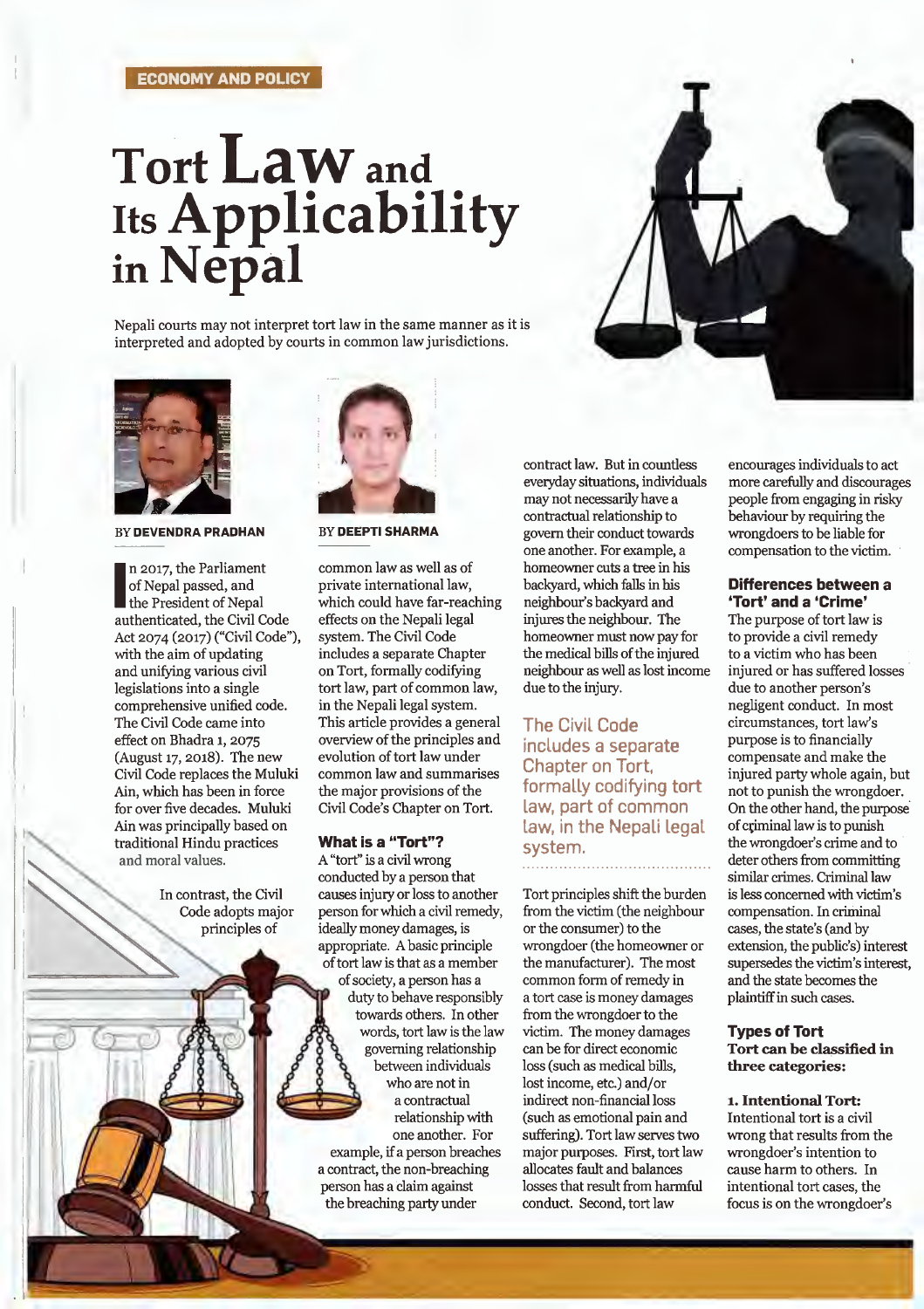intention and the element of A tort case based on a theory presume the existence of deprived of compensation <br>
"intent" must be present. The of negligence must satisfy these two elements. Such even if her role in causing tort is trespassing. The owner  $i$  battery, false imprisonment. Idefamation, wrongful death, examples of injury or loss a judicial presumption the accident, she shall still the include loss of earnings or of negligence can arise be entitled to compensation,  $\frac{1}{2}$  such as battery, could also be expenses, etc. Sometimes, loquitor is often applied in prosecuted as a crime.

most common intentional four elements: (i) Defendant's cases are based on a theory accident was only minimal.<br>
tort is trespassing. The owner duty of care to victim; (ii) of res ipsa loquitor, or "the To address this unfai may recover compensation Breach of the duty of care; thing speaks for itself." The some jurisdictions have for physical damage caused (iii) Causation (i.e., accident); theory of res ipsa loquitor adopted a modified theory for physical damage caused (iii) Causation (i.e., accident); theory of res ipsa loquitor adopted a modified theory<br>by the trespass. Some other and (iv) Injury or loss to the applies only in limited cases - Comparative Negl examples of intentional torts victim. Generally, the victim's where injury would not have Under comparative<br>in common law are assault, loss or injury may be physical 'occurred if someone was not negligence, even if t 1.4. gravity, some of these torts, profits, property loss, medical based on the facts. Res ipsa but the quantum of damage<br>such as battery, could also be expenses, etc. Sometimes, loquitor is often applied in shall be reduc the wrongdoer may also medical malpractice cases the degree of her negligence.<br>be required to pay for the where a surgeon accidentally Comparative negligence **2. Negligence:** In simple victim's "emotional distress." leaves a piece of surgical theory has also been terms, negligence is In exceptional cases where equipment inside a patient's classified in two part terms, negligence is In exceptional cases where equipment inside a patient's classified in two parts - "Pure carelessness, and most tort the wrongdoer's conduct body during the surgery. Comparative Negligence" cases are based on a theory is particularly egregious, In these cases, the court and "Modified Comparative of negligence. It is the type the court may also impose reasons that the only way Negligence".<br>
of conduct that society punitive damages intended to surgical equipment could punitive damages intended to deems unreasonable. If such punish him. be left inside the patient's **3. Strict Liability:** 



not required. Instead, the **LOSSES due to another** victim must establish that the **DETSON's negligent** wrongdoer failed to exercise **conduct**. **to any voluntary action or** to encourage potential reasonable care under the **contribution** contribution on her part. Wrongdoers to take eve circumstances, and that the If the victim's own fault precaution possible to avoid negligence caused injury In order to prevail on a contributed to her injury similar future liability. Strict or loss to the victim. A tort tort claim, a plaintiff has or loss, then the victim liability is often imposed claim based on negligence the burden to satisfy all would not be entitled to any against manufacturers in is easier to establish than an four of the above elements. compensation irrespective of case of defective products, intentional tort. The majority In certain types of cases, the degree of her negligence. which is known as "Product oftort cases involving car however, the plaintiff need This principle is known as Liability."For example, accidents, personal injury, and not satisfy (i) duty of care "Contributory Negligence." if a manufacturer sells medical malpractice are based and (ii) breach of duty of In practice, this principle a defective product that

**The purpose of tort**  unreasonable conduct causes **The purpose of tort Contributory Negligence** shall exist and she must pay injury or loss to another **Law is to provide a** and **Comparative** compensation to the injured person, the wrongdoer may **civil remedy to a Negligence party.**<br> **be liable for negligence. party party party party party party party party party party party party party party party part** be liable for negligence.<br> **victim who has been** ln order for a victim to<br>
Unlike intentional torts, injured or has surfaced in a negligence Unlike intentional torts, **injured or has suffered** succeed in a negligence The primary objective in the wrongdoer's intent is the wrongdoer's intent is victim must establish that the **person's negligent** the injury did not occur due reckless behaviour and

applies only in limited cases where a surgeon accidentally body is if the surgeon was Strict liability is applied to

Another common question regardless of whether faced by courts is to whom the wrong doer acted does this duty of care extend intentionally or negligently. example, have settled this liability, the victim does<br>question by ruling that a line of need to establish the to only those persons who or negligence; the wrong<br>are "reasonably foreseeable." doer only needs to establ because the consumer, being or was not negligent, if her the end user, is foreseeable. conduct caused injury or

### injury or loss to another **law is to provide a and Comparative** compensation to the injured person, the wrongdoer may civil remedy to a **Negligence** party.

the wrong strict liability<br>the accident that caused is to minimise the risk of reasonable care under the ......................................... contribution on her part. wrongdoers to take every on a theory of negligence. care. In these cases, courts resulted in a victim being causes injury to a consumer,

of negligence must satisfy these two elements. Such even if her role in causing the four elements: (i) Defendant's cases are based on a theory accident was only minimal. loss or injury may be physical ' occurred if someone was not negligence, even if the plaintiff or economic. Some common negligent. In other words, (victim) had contributed to

> negligent. **certain behaviours that are** considered risky enough not need to establish the doer only needs to establish harm or injury to a consumer a wrongdoer was not at fault loss to another, no defence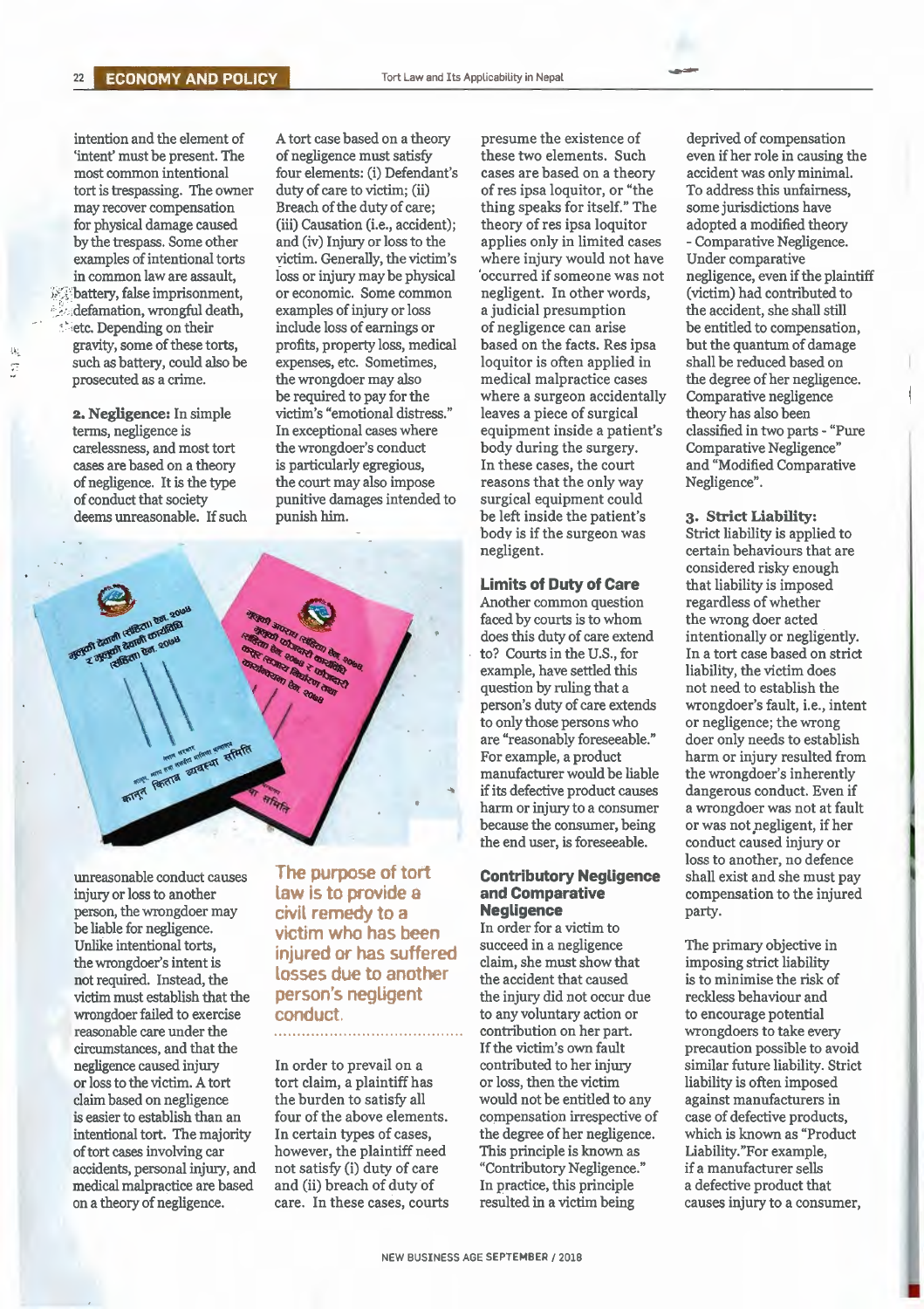## **Tort Principles** Lords ruled in favour of Mrs. ' cannot reasonably anticipate finds that a defendant has **Established by Landmark** Donoghue finding that a will suffer injury, is not been extremely egregious.

Tort law first developed in be careful to avoid acts that case is significant because it common law in England can foreseeably cause injury established the principle of during the 19th and 20th to another. In this case, "reasonable foreseeability", and deter others. This type centuries. At that time, the the beer manufacturer was later widely adopted by U.S. of damage is called "Punitiv centuries. At that time, the the beer manufacturer was later widely adopted by U.S. of damage is called "Punitive<br>basis for tort law was the held liable because its faulty courts, that a defendant Damages". In such cases, recognition that remedies for certain human behaviours were available neither under contract law nor under criminal law. English judges sitting in courts of equity devised civil remedies to individuals on a case-by-case basis. Over time, this body of law compromising of judges' opinions in specific cases came to be known as tort law.

#### In Vaughan v.

Menlove,(1837), the appeal court found that the proper standard for duty<br>of care is determined by standard. In Donoghue 2054 (1998) in Nepal. wrongdoers to take<br>v. Stevenson (1932), the end of the severy precention herself. So, she sued on the

United Kingdom, which at In Palsgraf v. Long Island **Examples from**<br>the time had the authority Railroad Co. (1928), the **United States** the consumer, regardless of the time had the authority Railroad Co. (1928), the **United States** whether the manufacturer to hear appellate cases. (Its New York Court of Appeals Damages in a typical tort case whether the manufacturer to hear appellate cases. (Its New York Court of Appeals took precautions in design, judicial function has since held that the duty of care indicial function has since held that the duty of care are intended to compensate<br>been replaced by the Supreme is owed only to foreseeable the victim, not to punish the manufacturing or marketing been replaced by the Supreme is owed only to foreseeable of such defective product. Court of the United Kingdom plaintiffs. An unforeseeable Court of the United Kingdom plaintiffs. An unfore seeable wrongdoer. In a small number<br>in 2009). The House of plaintiff, who the defendant of cases where a court or jury **Established by Landmark** Donoghue finding that a will suffer injury, is not **Cases in England** product manufacturer must entitled to damages. This **Cases in England** product manufacturer must entitled to damages. This courts impose an additional Tort law first developed in be careful to avoid acts that case is significant because it type of money damage as a can fore seeably cause injury established the principle of way to punish the wrong doer<br>to another. In this case, "reasonable fore seeability", and deter others. This type

the manufacturer of the of the Parliament of the be entitled to compensation. **Punitive Damages:**<br>
product must compensate United Kingdom, which at In Palsgraf v. Long Island **Examples from the** plaintiff, who the defendant of cases where a court or jury<br>cannot reasonably anticipate finds that a defendant has

Damages". In such cases, the



an objective standard of a or loss to its consumer. This in imposing strict that the defendant's conduct<br>"reasonable person." This principle evolved over time, is the minimical was "outrageous" or showed case is significant because and today it forms the basis the risk of reckless  $\frac{1}{2}$  reckless indifference for the exists of consumer protection laws the risk of reckless  $\frac{1}{2}$  safety of others. The United tor cases it was one of the earliest of consumer protection laws<br>tort cases that imposed in many countries, including a "reasonable person" the Consumer Protection Act encourage potential<br>standard. In Donoghue 2054 (1998) in Nepal. Wronoghoers to take

### plantiful, Mrs. Dollogifule, **Established by Landmark** possible to avoid a restaurants (1994), stell<br>
Was at a café with a friend. **Established by Landmark** possible to avoid libeck bought coffee at<br>
Her friend ordered and Her friend ordered and **Cases in the United Similar future Liability.**<br>
maid for her beer. The beer **States** paid for her beer. The beer **States** .......... ............. ....... .. .... .. .. . she removed the lid to add

bottle had a decomposing The United States adopted<br>
snail at the bottom, which common law principles from cannot be held liable for burning herself. Liebeck snail at the bottom, which common law principles from cannot be held liable for burning herself. Liebeck she did not notice until she England. Over time, the harmful results that are too incurred significant costs she did not notice until she England. Over time, the harmful results that are too incurred significant costs had consumed most of the US courts began developing remote or unforeseeable. to treat her burns and was had consumed most of the US courts began developing remote or unforeseeable. to treat her burns and was been. After seeing the snail, their own theory of tort law, In US v. Carroll Towing Co. in the hospital for a week. beer. After seeing the snail, their own theory of tort law, In US v. Carroll Towing Co. in the hospital for a w<br>Mrs. Donoghue had to be which was distinct from (1947), the United States She sued McDonald's Mrs. Donoghue had to be which was distinct from (1947), the United States hospitalized and incurred principles established by Court of Appeals for the

breach of contract because Railroad v. Goodman (1927), a court must balance three whether McDonald's should should should should should should important factors: (i) the begeneralized for its gross she had not bought the beer the Supreme Court of the important factors: (i) the be penalized for its gross<br>herself. So, she sued on the United States found that probability of the injury; negligence as McDonald's theory of negligence. She the plaintiff, who did not (ii) the gravity of the injury; had previously ignored was unsuccessful at trial act as a reasonably prudent and (iii) the burden on the hundreds of customer and appealed to the House person, is contributorily defendant to take adequate complaints about its coffee's of Lords, the upper house negligent and would thus not precautions. excessively hot temperature.

v. Stevenson (1932), the **In Liebeck v McDonald's** every precaution and In Liebeck v McDonald's plaintiff, Mrs. Donoghue, **Tort Principles Property** precaution Restaurants (1994), Stella **Restaurants (1994)**, Stella **Res** 

treatment costs. She could English courts. Second Circuit ruled that to it was negligent for making<br>not sue the defendant, the second Circuit ruled that to the coffee too hot. The jury

of care is determined by product had caused injury The primary objective court or jury usually concludes<br>an objective standard of a or loss to its consumer. This in imposing strict that the defendant's conduct "reasonable person." This principle evolved over time, unability is to minimise was "outrageous" or showed case is significant because and today it forms the basis tort cases that imposed in many countries, including behaviour and to States is known as a mecca for a "reasonable person" the Consumer Protection Act encourage potential punitive damages.

Corporation alleging that the coffee too hot. The jury beer manufacturer, for In Baltimore and Ohio of care has been fulfilled, deciding this case considered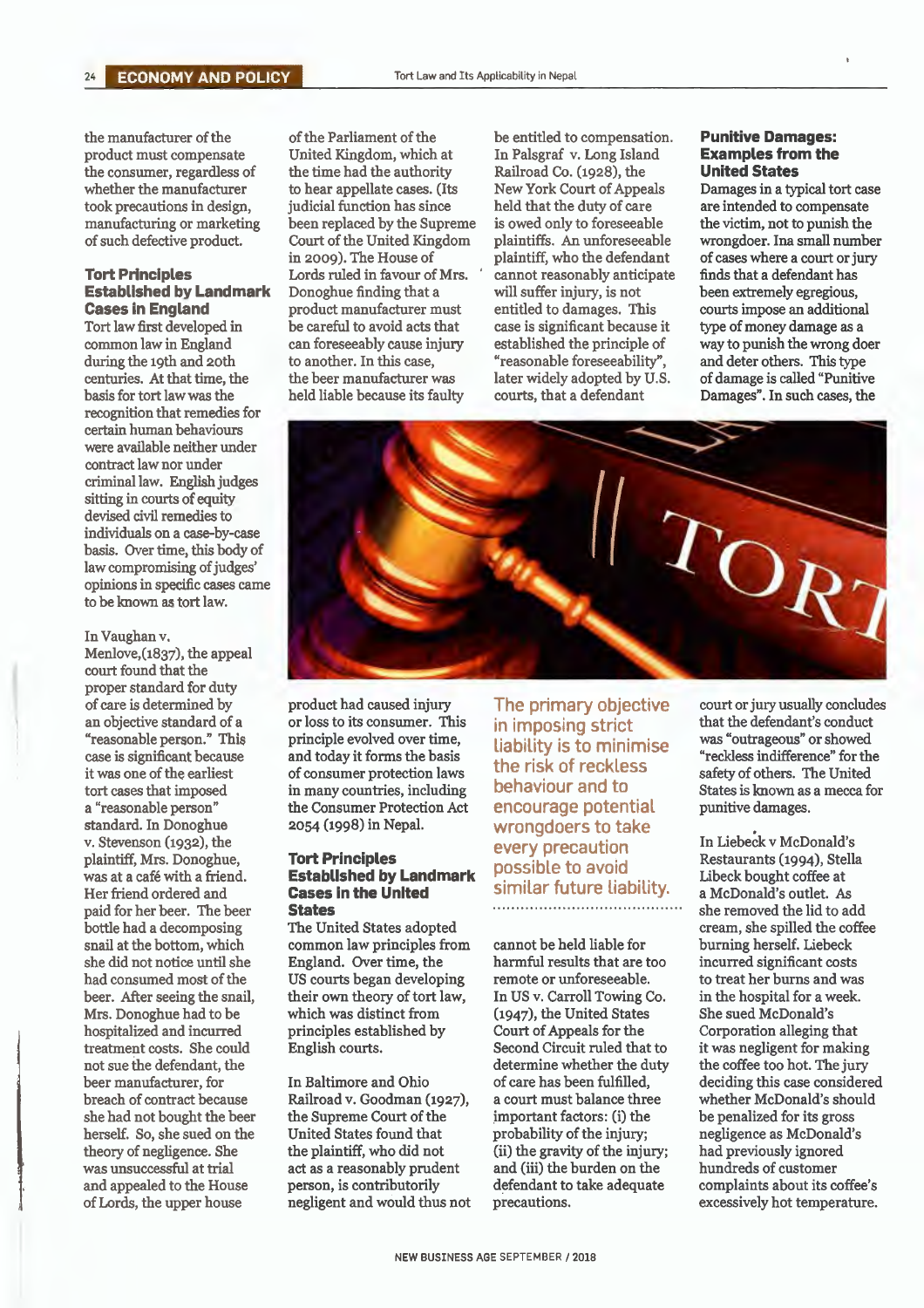Its coffee was almost 20 degrees hotter than its competitors and at trial, McDonald's admitted that its coffee was too hot to drink right away and could even cause burns. The jury imposed a punitive damage of USD2. 7 million against McDonald's for its gross negligence by continuing to sell coffee that was too hot even after it received several customer complaints. The trial judge further reduced the punitive damages to ~ USD 48o,ooo. Ultimately, the parties settled out of court, and the case ended at trial level.

USD 2 million by a higher court. BMW appealed to the Supreme Court of the United States. The Supreme Court of the United States reversed the award of punitive damages, holding that excessively high punitive damage violates the "due process" clause of the Constitution.

In Philip Morris v. Williams (2007), Williams died of lung cancer caused by smoking. His wife sued the cigarette manufacturer Philip Morris alleging that Philip Morris's advertisements had implied that cigarettes were less



In BMW v. Gore (1996),BMW, a car manufacturer, sold slightly damaged cars as new cars for full value, but never informed the buyers about the damage. Gore bought a new car from BMW and later discovered the damage. He sued to recover the loss of property caused by buying a damaged car. At trail, the jury awarded USD 4,000 in compensatory damages (lost value of the car) and USD 4 million in punitive damages. The jury reasoned that the punitive damages were due to BMW's egregious behaviour towards its customers over several years during which BMW repaired damaged vehicles and sold them as new without informing its customers. The punitive damages were reduced to

Civil remedies for certain conductssuch as slander, Land encroachment, arson, sale of defective products, environmental pollution, etc.-were scattered throughout various legislations. 

dangerous than they actually were. The jury concluded that Mr. Williams had smoked cigarettes because he felt smoking was safe. The jury found Philip Morris engaged in fraud (an intentional tort), and awarded almost USD 80 million in punitive damages to his widow. The trail

court found the punitive damages "grossly excessive" and reduced it to USD 32 million. Philip Morris' appealed the case all the way to the Supreme Court of the United States and the case , was remanded to a lower court, which eventually held that Philip Morris was liable for almost USD 100 million (including interest).

#### **Alternatives to Tort**

Many former British colonies (such as United States, Canada, Australia, etc.) based their legal system on the principles established by English common law, including tort law. In each jurisdiction, the body of tort law developed over time through litigation and court decisions. Over time, these common law jurisdictions have revised tort law to create greater efficiency. For example, in the U.S. and Australia, carrying liability insurance for motor vehicles is mandatory by statute. In these countries, claims brought by victims of car accidents are settled by the insurance companies.

Similarly, countries such as United States, UK, India, Australia, Canada, etc. have adopted a workers' insurance programme, often referred to as Workers' Compensation, which provides compensation to employees in case of workplace accidents. In return, employers are assured that they will not be sued or held liable for damages in case of workplace accidents and employees receive benefits (such as lost wages, treatment costs, etc.) directly from the insurance programme instead of having to sue their employer in court on negligence theory.

### **Tort Law in Nepali Context**

The Nepali legal system is a unique legal system that is a hybrid between common law and civil law. Historically, the Nepali legal system did not recognise tort principles as they were recognised under common law. Civil remedies for certain conducts-such as. slander, land encroachment, arson, sale of defective products, environmental pollution, etc.-were scattered throughout various legislations. But Nepal lacked a single, uniform statute of general applicability allocating liability and damages for tortious conduct. The Civil Code's Chapter on Tort incorporates the common law principles of tort and statutorily codifies tort principles in the Nepali legal system.

 $\mathcal{L} \times \mathcal{L} \times \mathcal{L} \times \mathcal{L}$ 

### **The Civil Code 2074 (2017) Major Elements of Tort Under the Civil Code**

Under the Civil Code, the three major elements of tort are: (i) an act or omission causing; (ii) damage or loss to another person's body, life, property or other legally protected interest; and (iii) due to error, negligence or recklessness.

Unlike in common law, the Chapter on Tort in the Civil Code does not distinguish between the different types of tort, such as intentional tort, negligence, or strict liability. Interestingly, the Chapter on Tort also.does not require a plaintiff to establish the existence of the defendant's "duty of care," which is an essential element in a tort claim under common law. The drafters of the Chapter on Tort in the Civil Code seem to have borrowed tort principles in haste without proper analysis of all the elements required to establish a tort claim. As a plaintiff is not required to establish duty of care, there is a risk that many plaintiffs may be encouraged to file frivolous lawsuits, regardless of how remote the relationship between the defendant and the plaintiff may be.

The Chapter on Tort also does not specify which standard